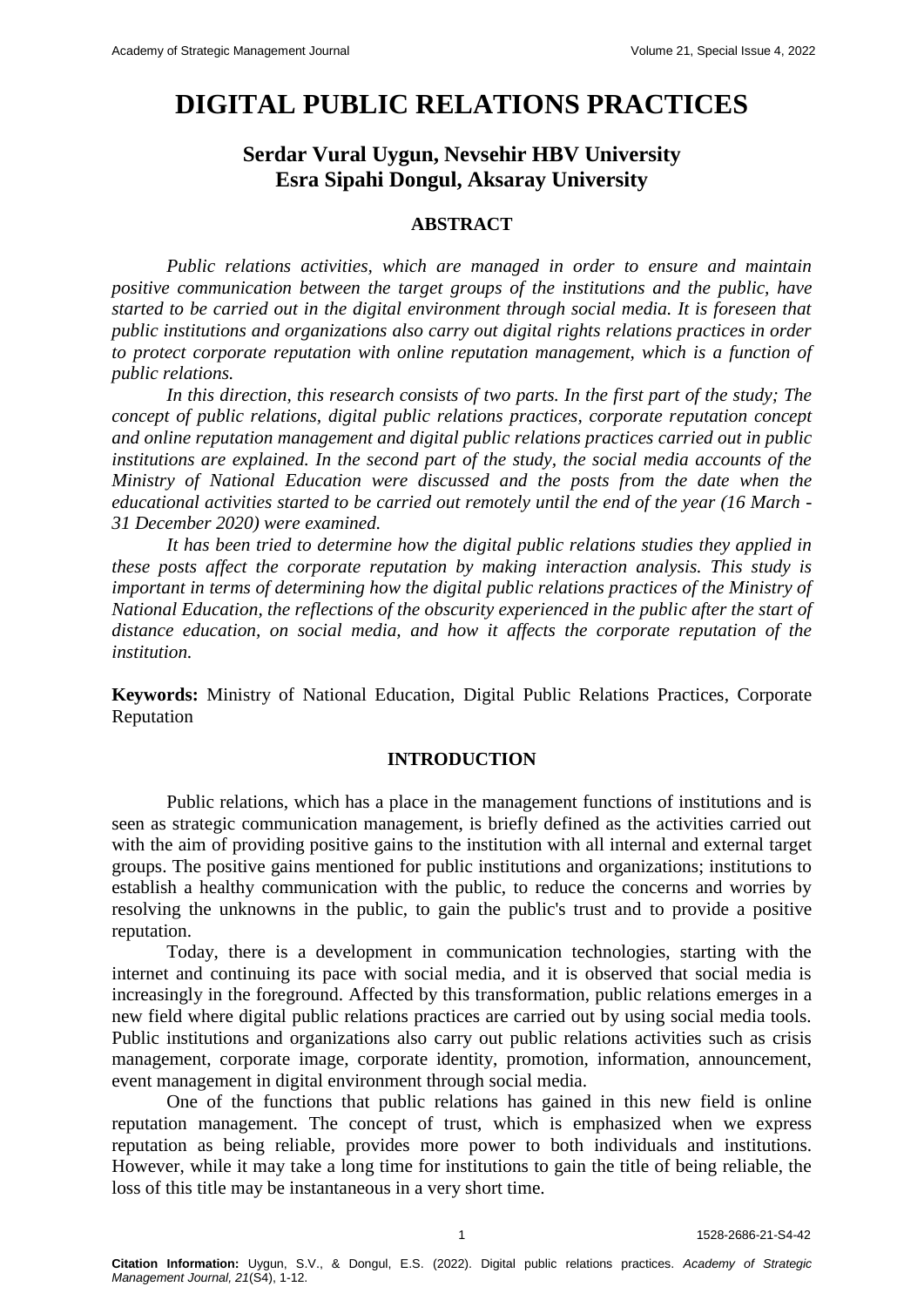It is seen as a sensitive value due to the risks it carries due to its margin of error and deception. When the basic features and practices of public relations, which are defined as "strategic communication management" today, are observed; It is seen that the reputation of institutions is the sum of the purposes of public relations. Not losing the corporate reputation of the institution and making it permanent by developing it only depends on the conscious, healthy and honest management of public relations practices (Karatepe, 2008).

## **Publıc Relatıons and Dıgıtal Publıc Relatıons Practıces**

It is predicted that many definitions of the concept of public relations (Public Relations: "PR") have been made in the past and these definitions continue today. There are two concepts that stand out in the previous definitions. In the first of these, public relations is expressed as a function of management, while in the second, it is emphasized that public relations is communication management (Kalender, 2013).

The definition of Alaeddin Asna, who explains public relations in terms of being a management function; "Public Relations is a managerial art that includes the planned efforts of private or legal persons to establish and develop honest and solid ties with the specified audiences, to direct them to positive beliefs and actions, to direct their attitudes by evaluating the reactions, and thus to maintain mutually beneficial relations." (ISik, 2011).

Peltekoglu, on the other hand, emphasizes that public relations is a communication management by defining it as "Strategic communication management built on the objectives of the institution and carried out with target audiences whose order of importance varies according to the objectives of the institution and the campaign, such as consumers, distributors and employees" (Peltekoglu, 2009).

The main features explaining the concept of public relations are that it is based on mutual communication, it is a management function, it is a conscious, continuous, planned and organized effort, it accepts honesty and openness as a basis, it needs mutual understanding and cooperation, and there is a need for harmonization efforts that can include two-way changes. listed as hearing (AkdaG, 2010).

The realization of public relations depends on strategic communication management and therefore the existence of communication. In this direction, all kinds of developments in the field of communication also affect public relations.

In the past, starting from the telegraph and reaching the present day, public relations, which makes use of all kinds of developments in communication technology such as radio, television, telephone, computer and internet, also uses social media as a public relations tool. The fact that concepts such as duality, interaction, participation and speed, which are considered important in public relations, can be provided effectively through social media determines the relationship between the two.

The transformation of communication technologies, which started with the Internet and continued its pace with social media, leads to the emergence of new concepts such as web 2.0, marketing 3.0, online public relations, online reputation management, social media marketing (Peltekoglu, 2013).

It is stated that the communication tools used by public relations are divided into two as those used for promotion and those used for recognition. It is seen that the changes in technology create great differences between the communication tools used 50 years ago and the communication tools used today, both numerically and qualitatively. The classification model in Table- 1 describes the traditional communication tools that public relations can use (Yağmurlu, 2010a).

| Table 1<br><b>TRADITIONAL COMMUNICATION TOOLS</b>                                |  |  |  |  |  |  |
|----------------------------------------------------------------------------------|--|--|--|--|--|--|
| <b>Social-Cultural Tools</b><br><b>Audiovisual Tools</b><br><b>Written Tools</b> |  |  |  |  |  |  |
| press briefing<br>press conferences<br>visual materials<br>Introducing           |  |  |  |  |  |  |

2 1528-2686-21-S4-42

**Citation Information:** Uygun, S.V., & Dongul, E.S. (2022). Digital public relations practices. *Academy of Strategic Management Journal, 21*(S4), 1-12.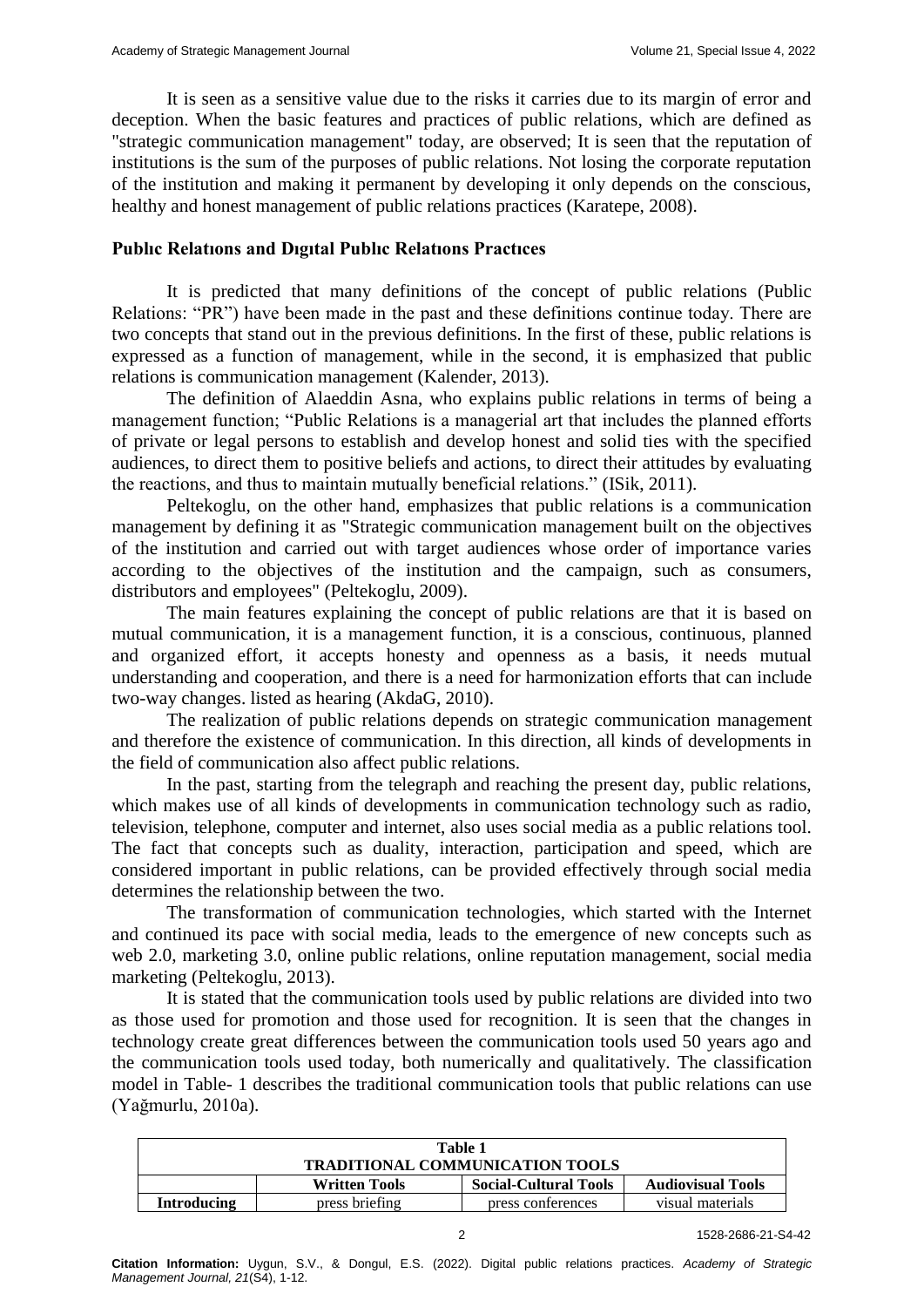|               | press file               | press trip     | prepared for television |
|---------------|--------------------------|----------------|-------------------------|
|               | corporate newspaper      | press cocktail | photograph              |
|               | book                     | ceremonies     | film                    |
|               | magazine                 | conferences    | slide, picture,         |
|               | yearly                   | exhibitions    | powerpoint              |
|               | annual reports           | excursions     | graphic designs that    |
|               | brochures and handbooks  | festivals      | create corporate        |
|               | letter                   | competitions   | identity                |
|               | banner                   | sponsorship    | logo                    |
| notice boards |                          |                | flag, business card     |
|               | poster                   |                | materials prepared for  |
|               | banner                   |                | the radio               |
| flyers        |                          |                | ty/radio interviews     |
|               | routers and roleplayers  |                |                         |
|               | wish/complaint boxes     | meeting days   |                         |
| Recognition   | petition                 | advisory units | telephone lines         |
|               | information applications | interviews     |                         |
|               | surveys                  | meetings       |                         |

Source: (Yagmurlu, 2010a)

In addition, the social media tools through which public relations can carry out their activities for both recognition and promotion are shown in Figure 2; social media newsletters, blog, micro-blogging, social networking and forum applications.

Institutions can create these listed applications for their own specific purposes and develop them with links on their websites (Yağmurlu, 2010b).



## **FIGURE 2 SOCIAL MEDIA PRACTICES İN PUBLIC RELATIONS**

Source: (Yagmurlu, 2010b)

 When we look at the studies that show that communication tools are predominantly used in public relations, it is seen that these tools are newspapers, bulletins, television, letters and radio, while it is emphasized that the internet provides its dominance in the information age by covering all these communication tools. E-mails, forms, chats, messengers, webcams, blogs, and recently, social media tools (Facebook, Twitter) are seen to be important modern communication tools (ISler, Ciftci & Yarangumelioglu, 2013).

The Internet enables institutions to reach their target audiences and even all individuals in a very fast, easy and economical way and makes mutual communication possible. For this reason, the use of the Internet in the field of public relations manifests itself as a necessity.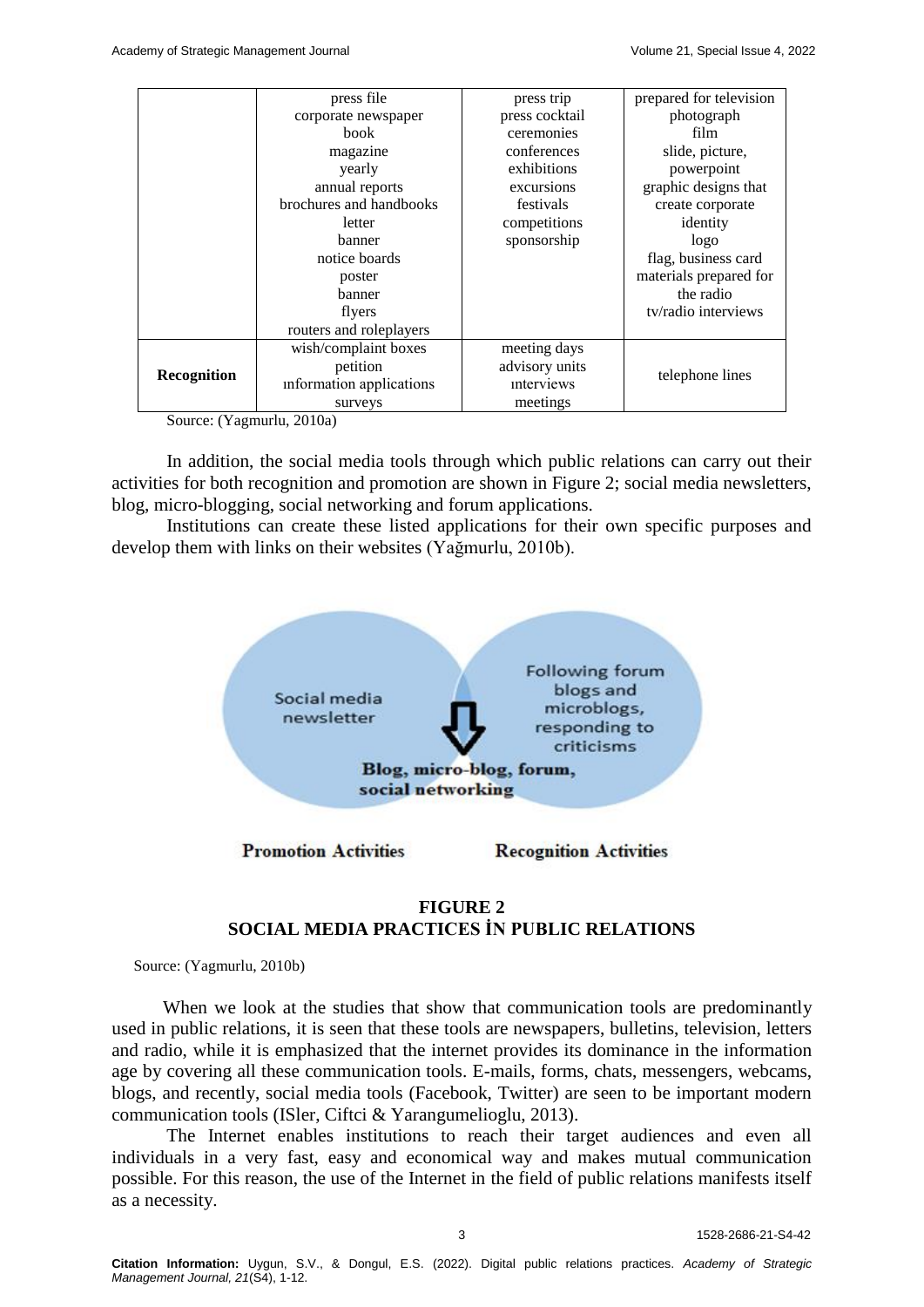With the intensive use of new communication technologies such as the Internet and smartphones, the way people interact with each other or with organizations is also changing. Institutions can communicate with their target audiences and carry out public relations activities through the digital channels they use. The increasing importance of social media has also transformed the way public relations is practiced.

Thanks to social media tools such as Facebook, Twitter or Instagram, organizations can meet new and different target audiences in less cost, in a shorter time and more effectively (Altuntas, Karsak & Demren, 2018).

#### **Dıgıtal Publıc Relatıons Practıces ın Publıc Instıtutıons**

It is said that public institutions and organizations benefit from the new media technologies emerging today with the development of communication technologies as well as traditional media tools, provide services online and manage their communication strategies. With the existence of social media as a new media tool, institutions and organizations continue their communication activities through this medium; It is starting to give importance to new communication concepts such as digital marketing, online public relations, viral communication applications, website services. It carries out public relations activities such as crisis management, corporate image, corporate identity, promotion, information and news in digital environment (Kazaz & Tumen, 2013).

It is seen that public relations practices are rediscovered through social media and are planned and carried out in the social media environment as in other communication applications. In addition, it is instrumental in developing corporate policies, protecting reputation, mitigating crisis risk and establishing stronger ties with target audiences. Since it is predicted that the success of institutions that do not use or less use social media environments, it becomes more important for central and local government organizations to use social media correctly and effectively. Social media, which brings public services and individuals closer, ensures the active participation of the target audience, as it is an environment where reactions can be conveyed immediately with the opportunity of mutual communication. Public institutions can increase their participation, transparency and accountability levels thanks to social media environments (Kalfa & Adas, 2019).

Social media sites not only allow rapid exchange of information, but also enable rapid dissemination of information. Although it is sometimes thought that 140 characters are very short and cannot contain meaningful information, since it provides the opportunity to access and respond to users' messages in real time with a number of interface programs developed with an internet-connected mobile phone; manifests itself as a tool used by most institutions (Tarhan, 2012).

#### **Corporate Reputatıon and Onlıne Reputatıon Management**

When the definitions of corporate reputation are examined, it is seen that there are two prominent definitions in the sources. The first is Dowling's definition of corporate reputation as the ascribed values of truth, honesty, responsibility, and integrity that evoke one's image of the organization, and second, Fombrun's definition of customers, investors, employees, and the general public about the organization, good or bad, weak or strong. It is expressed as the definition of emotional and impressive reactions such as (Ural, 2012).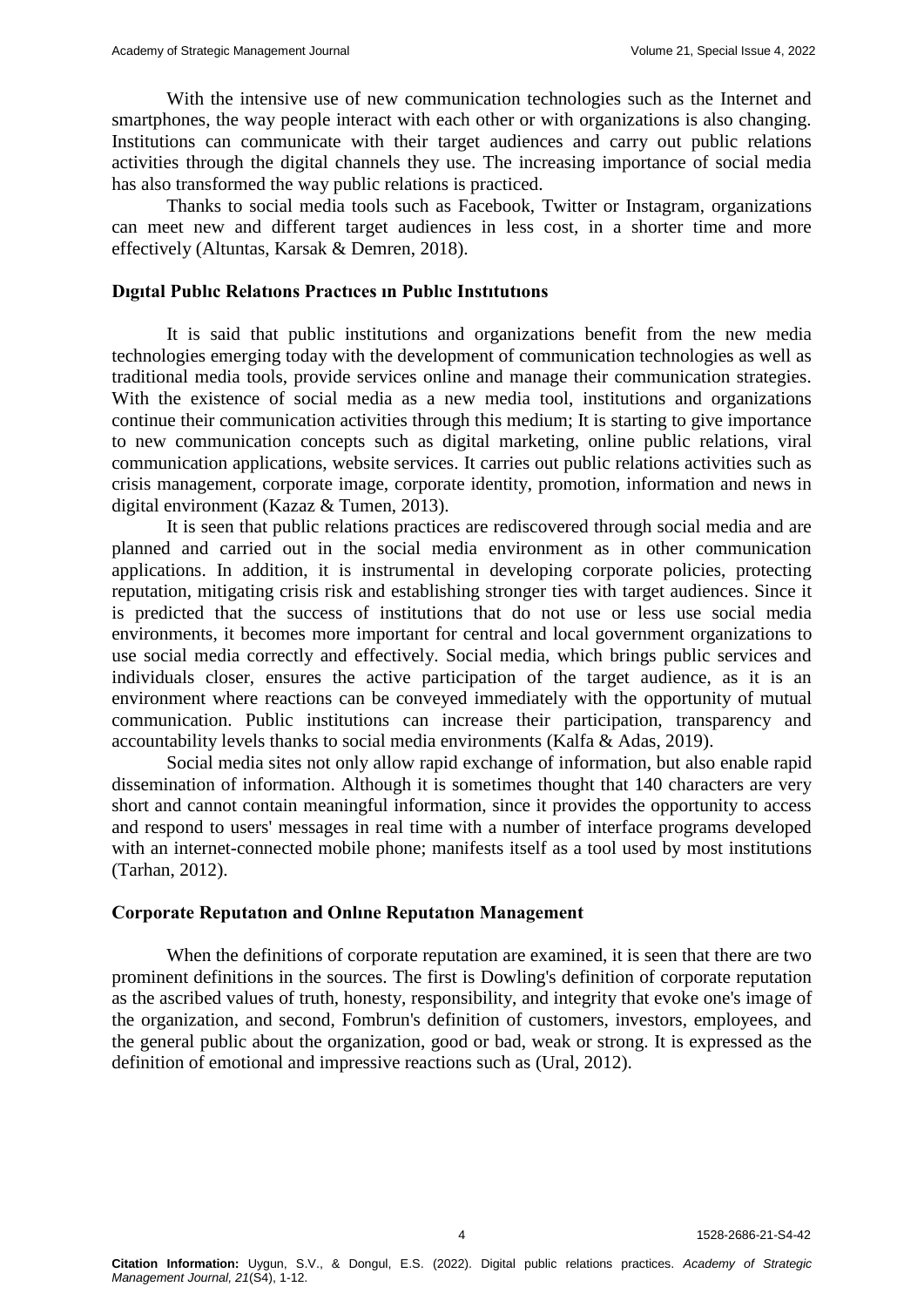**Emotional Appeal Ouality and Innovation** Leadership **Financial Situation Social Responsibility Working Environment** 



**Corporate Reputation** 

## **FİGURE 3 COMPONENTS OF REPUTATİON (Goztas, 2013)**

Source: (Goztas, 2013)

Charles Fombrun lists the corporate reputation management components of institutions as shown in Figure 3. He argues that institutions should base their communication with their target audiences on the basis of love, trust and respect, both in their internal and external communication processes, and to create emotional appeals with them through these audiences. He states that pursuing the aims of ensuring high quality, innovation and innovation, product and service trust, and being financially profitable will bring an understanding of quality and innovation to institutions. It predicts that institutions that exhibit strong leadership characteristics in the society will gain a place in the minds of their target audiences as leaders. He states that institutions will be widely accepted by their target audiences if they effectively manage both internal and external communication processes that develop the society in which they operate, that is, the working environment, fulfill their social responsibilities, contribute to their environment. He argues that as a result of all these activities, the reputation of institutions will improve and their corporate success will increase (Goztas, 2013).

As a result, it is understood that corporate reputation is the perception of internal and external target audiences about the institution. Accordingly, in order to gain a positive reputation, institutions; It is necessary for them to establish and maintain good relations with their target audiences. It is thought that institutions can establish effective relations with their target audiences only through the effectiveness of the public relations activities implemented by the institutions. Within this framework, it is argued that a strong and positive reputation can only be formed as a result of effective public relations efforts (Ural, 2002).

Online reputation management, which is an area of public relations; It is called as a management process that is carried out by constantly following a brand on the internet, providing access to information about the brand awareness and reputation of the enterprise. While there is an opportunity to support positive information and good content about the company on the Internet; It is thought that negative information can be prevented depending on the reaction speed. Although online reputation management is not the deletion of negative information on the internet; focuses on reducing the impact of this information on users and solving the source of the problem (Yenice, Pirtini & Ataman, 2018).

There are two processes that need to be managed in order to ensure corporate reputation and continuity in digital environments. These are 'follow up' and 'measurement' processes. It is emphasized by institutions that the discourses about the institution should be followed in digital environments that include interaction and sharing such as blogs, wikis, micro-blogs, social networks and video sharing. It is expected that institutions will not only follow, but also participate in these digital environments. In order to prevent information pollution, it is important for institutions to deliver regular and real information to their target audiences by using corporate web pages and social media tools (Aydin, 2015).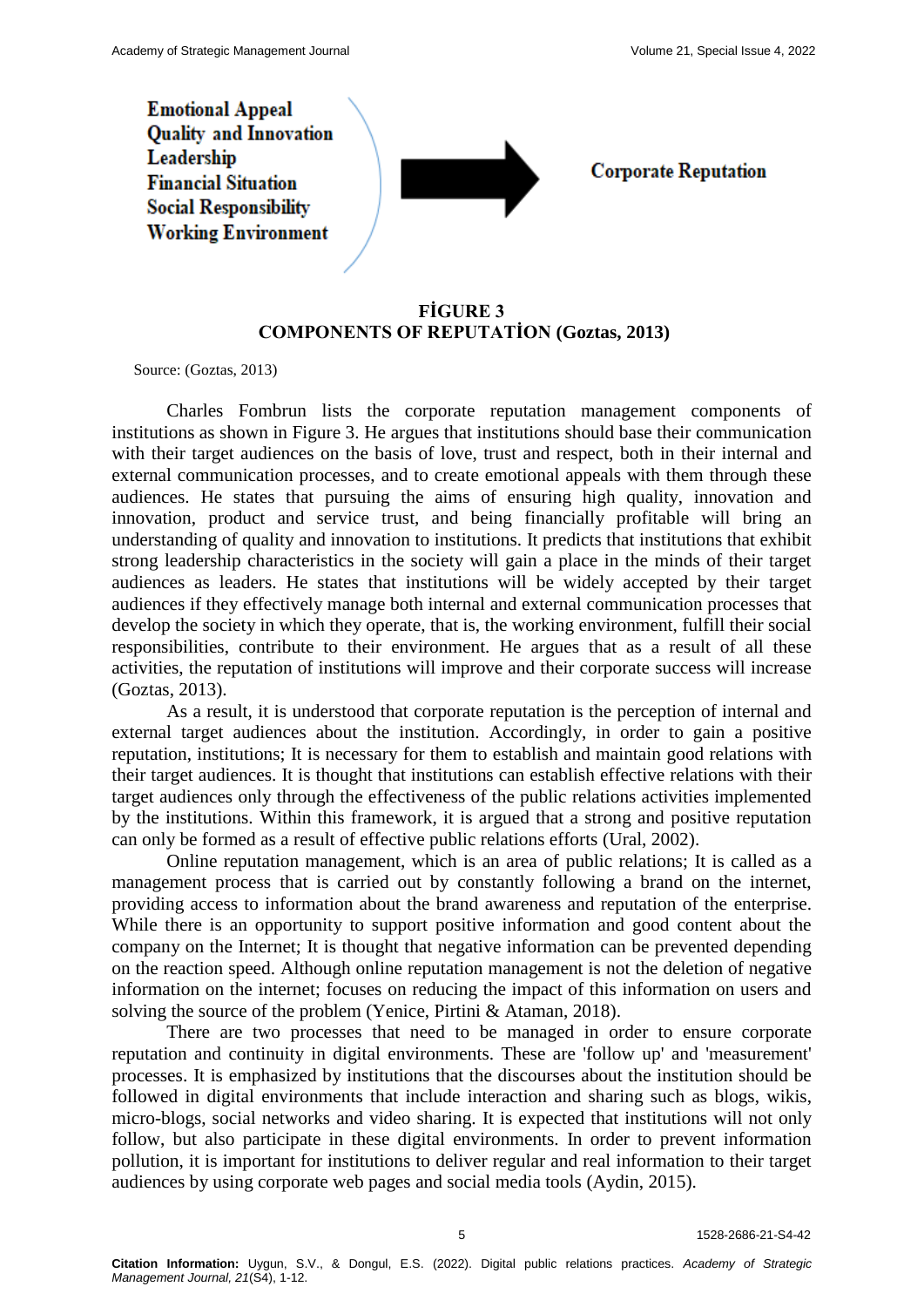This follow-up and participation process on social media; It is considered necessary to learn about the opinions, expectations and complaints about the institution, to intervene immediately to the problems that may arise and to gain satisfaction. At the next stage, it is necessary to measure and evaluate the activities carried out at the same time in order to see how the follow-up and participation yielded results. In line with the goals they want to achieve in social media, institutions are expected to measure in many areas such as the number of followers in the social media, the number of active users, the number of likes, the number of content created by the users, the comments made and the number of searches on the internet (Aydin, 2015).

## **Investıgatıon of the Effect of Dıgıtal Publıc Relatıons Practıces on the Reputatıon of the Instıtutıon in the Publıc**

It is seen that all public institutions and organizations create their own accounts and share in social media in order to reach individuals who spend most of their time on the internet and become active social media users by adapting to the developments in new communication technologies. Recently, public institutions and organizations have been implementing digital public relations practices through social media in order to protect their corporate reputation values in order to manage their communication activities.

#### **Subject of Research**

The social media accounts of the Ministry of National Education of the Republic of Turkey were discussed and their posts from the date when educational activities started to be carried out remotely until the end of the year (16 March - 31 December 2020) were examined. It has been tried to determine how the digital public relations studies they applied in these posts affect the corporate reputation by making interaction analysis.

#### **Importance of Research**

In line with the measures taken due to the Corona virus (Covid-19) pandemic experienced in the world and in Turkey, it is important to determine how the reflections of the unknowns experienced in the public on social media are managed and how they affect the corporate reputation of the institution after the start of distance education in all public and private schools in Turkey.

#### **Method**

The universe of the research consists of the sharing of the Ministry of National Education's applications with the public on Facebook, Twitter and Instagram social media where the user is located. In the analysis, information obtained from a diary published in the news, from all accounts simultaneously with the media of the same day. In these shares, the most popular areas for comments and applications are included in our work.

By examining the message contents of these digital public relations applications: which of the purposes of information supporting corporate reputation, promotion, event management and social responsibility are handled, the type of two-way communication that awaits the participation of the users and responds to the users in their messages, or which one-way communication type that only has the announcement feature is used, It was examined whether he used items such as photos, videos, links containing corporate identity. It has been explained whether it has an effect on the corporate reputation by looking at the positive and negative feedbacks of the users about the shares through likes, comments and tagging.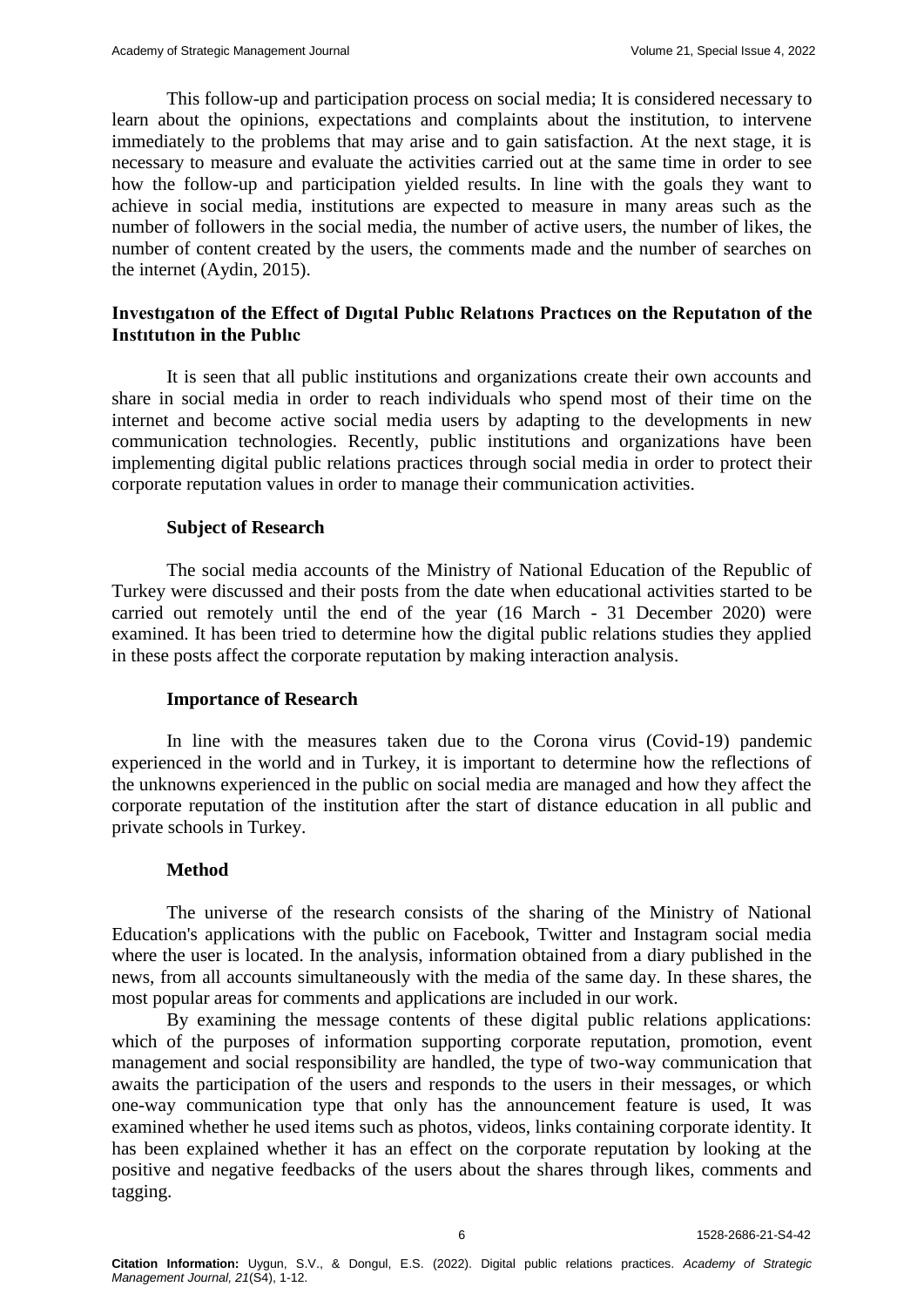## **Findings of the Research and Evaluation of Findings**

The corporate social media accounts of the Ministry of National Education can be accessed from the links below. Table- 2.

Twitter: https://www.twitter.com/tcmeb Facebook: https://www.facebook.com/milliegitimbakanligi Instagram: <https://www.instagram.com/tcmeb>

#### **Table 2 GENERAL INFORMATION ON SOCIAL MEDIA ACCOUNTS OF THE MINISTRY OF NATIONAL EDUCATION**

| LDUCATION                                                                                                                               |                                                                                        |                                                                                                   |                                                                                                    |  |  |
|-----------------------------------------------------------------------------------------------------------------------------------------|----------------------------------------------------------------------------------------|---------------------------------------------------------------------------------------------------|----------------------------------------------------------------------------------------------------|--|--|
| General<br><b>Information</b>                                                                                                           | <b>Social Media Accounts</b>                                                           |                                                                                                   |                                                                                                    |  |  |
|                                                                                                                                         | <b>Twitter</b>                                                                         | Facebook                                                                                          | Instagram                                                                                          |  |  |
| <b>Counts of</b><br><b>Follower</b>                                                                                                     | 1.850.397                                                                              | 218.483                                                                                           | 636.944                                                                                            |  |  |
| <b>Profile Photo</b>                                                                                                                    | Corporate Logo                                                                         | Corporate Logo                                                                                    | Corporate Logo                                                                                     |  |  |
| <b>Cover Page</b>                                                                                                                       | <b>Education</b> materials<br>illustrations on red<br>background                       | Education materials illustrations on<br>red background                                            |                                                                                                    |  |  |
| <b>Web Page Link</b>                                                                                                                    | Linked to<br>www.meb.gov.tr                                                            | Linked to www.meb.gov.tr                                                                          | Linked to www.meb.gov.tr                                                                           |  |  |
| Other social<br>media accounts<br>information                                                                                           | Facebook, Youtube,<br>Instagram account<br>information available                       | Twitter, Youtube, Instagram account<br>information available                                      | Twitter, Youtube, Facebook<br>account information available                                        |  |  |
| <b>Transfer Shares</b>                                                                                                                  | Shares of Minister of<br>National Education Ziya<br>Selcuk<br>(twitter.com/ziyaselcuk) | Shares of Minister of National<br><b>Education Ziya Selcuk</b><br>(facebook.com/profdrziyaselcuk) | Shares of Minister of National<br><b>Education Ziya Selçuk</b><br>(instagram.com/ziyaselcukprofdr) |  |  |
| <b>Minister of</b><br><b>National</b><br><b>Education Ziya</b><br><b>Selcuk</b><br><b>Accounts</b><br><b>Follower</b><br><b>Numbers</b> | 3.437.913                                                                              | 3.775.886                                                                                         | 391.187                                                                                            |  |  |

When the number of followers of the social media accounts of the Ministry is evaluated as of January 18, 2021, it is seen that the most followed social media account is the Twitter account with 1 million 850 thousand 397 followers.

This can be explained by the fact that Twitter is the first social media tool where the Ministry's simultaneous posts are published. The corporate logo, the use of the corporate color red and educational materials, and the inclusion of information on other social media accounts of the institution reflect the corporate identity and create corporate reputation. The fact that the Ministry connects with the corporate website in its shares allows users to access detailed information and to check the accuracy of the information. The fact that the posts of the Minister of National Education Ziya Selçuk are also included in the social media accounts, emphasizes the institutional integrity and reaches more audiences.

| Table 3<br><b>CLASSIFICATION OF POSTS BY MESSAGE CONTENTS PURPOSES</b> |                                                           |                                                                                                                                                                                                                                                                                                                                               |  |  |  |
|------------------------------------------------------------------------|-----------------------------------------------------------|-----------------------------------------------------------------------------------------------------------------------------------------------------------------------------------------------------------------------------------------------------------------------------------------------------------------------------------------------|--|--|--|
| <b>Aims</b><br><b>Name of Sharing</b><br><b>Message Contents</b>       |                                                           |                                                                                                                                                                                                                                                                                                                                               |  |  |  |
| To inform                                                              | Measures Taken in Education<br><b>Against Coronavirus</b> | Minister of National Education Selçuk Announced the Measures<br>Taken in Education Against Coronavirus<br>$\checkmark$ Education in schools was suspended for 2 weeks as of March 16.<br>$\vee$ 16 - 22 Mart $\rightarrow$ Semester<br>$\checkmark$ 23 - 29 Mart $\Rightarrow$ Distance Education at Home with http://eba.gov.tr<br>and @trt. |  |  |  |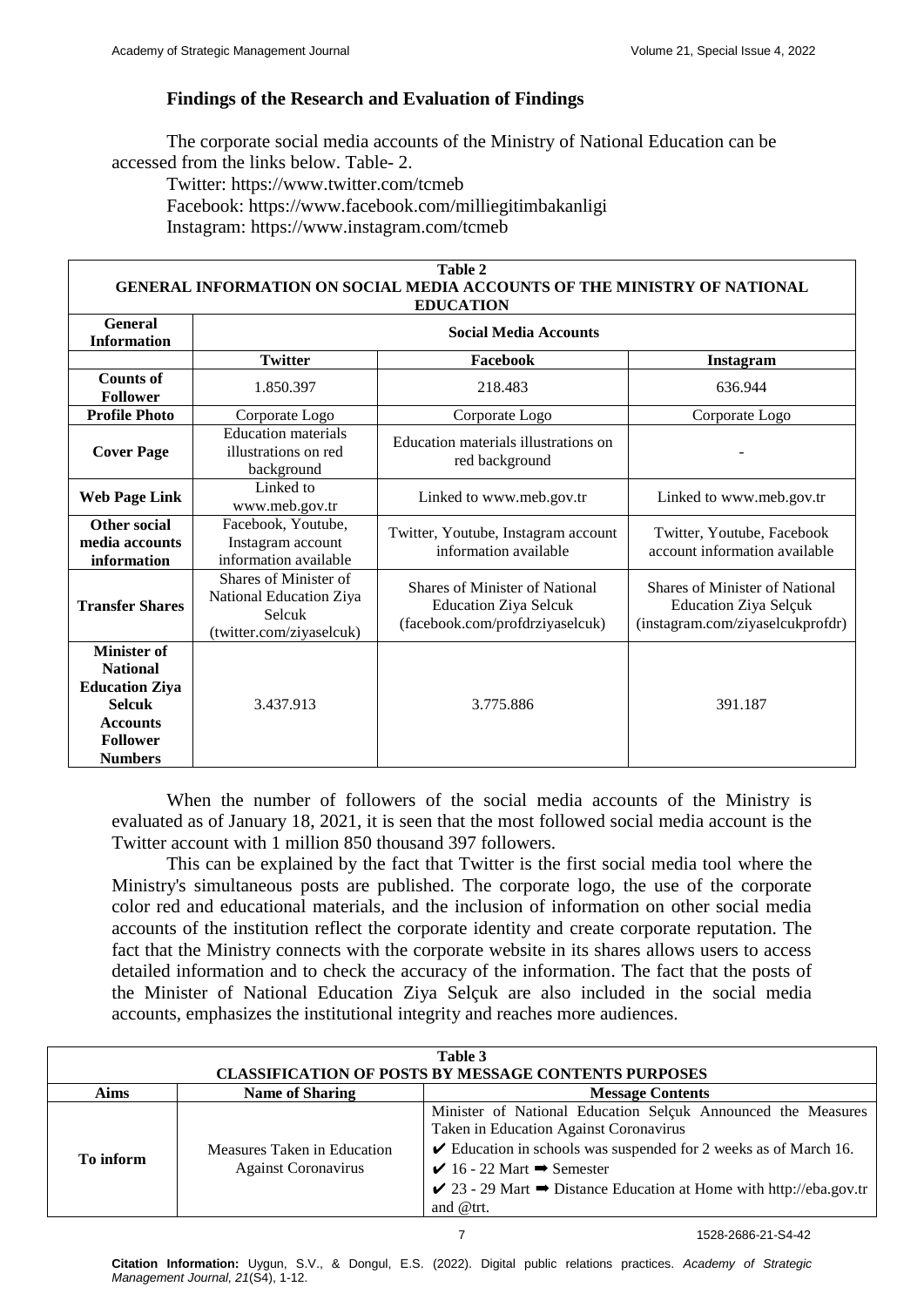|                     | Summer school starts on TRT EBA<br>TV                             | We have surprises for our students, teachers and families.<br>Child-Friendly Educational Publications, Young Content, Family<br>Generation, "Teachers' Room" and much more on EBA TV from<br>10:00 on Monday, 29 June                                                                                                                                                                                                                                                                                                                                                                                                                                                     |
|---------------------|-------------------------------------------------------------------|---------------------------------------------------------------------------------------------------------------------------------------------------------------------------------------------------------------------------------------------------------------------------------------------------------------------------------------------------------------------------------------------------------------------------------------------------------------------------------------------------------------------------------------------------------------------------------------------------------------------------------------------------------------------------|
|                     | Postponement of Face-to-face<br>Exams                             | "Dear students,<br>We are going through an extraordinary period this year. The process<br>is changing fast; Decisions are made on the basis of lengthy<br>evaluations. In line with the recommendations of the Scientific<br>Committee and the evaluations of our Ministry of Health, we have<br>reconsidered the issue of face-to-face exams. With the decision we<br>have taken, our primary and secondary school students will receive<br>their report card grades based on their participation in class activities<br>this term. We will determine the grades of our high school students in<br>the first semester through face-to-face exams in the second semester. |
|                     |                                                                   | I wish you a nice day. (Visual Text Message)                                                                                                                                                                                                                                                                                                                                                                                                                                                                                                                                                                                                                              |
|                     | <b>Continue Distance Education</b>                                | All official, private, formal and non-formal education activities will<br>continue through distance education until 31 December 2020.<br>Detailed information on the distance education process will also be<br>provided.                                                                                                                                                                                                                                                                                                                                                                                                                                                 |
|                     | <b>Sharing Documents Regarding</b><br>Exam Processes is Unfounded | Information about the exam processes of our students will be made by<br>our schools.<br>Please do not respect the posts that are not verified by the official<br>sources of our Ministry.                                                                                                                                                                                                                                                                                                                                                                                                                                                                                 |
|                     | Progressive Face-to-face Transition<br>in Schools                 | In accordance with the decision taken at the Presidential Cabinet<br>Meeting, all public and private kindergartens that provide full-time<br>service, except for kindergartens, will start face-to-face education as<br>of tomorrow, provided that they fulfill the conditions determined<br>within the scope of Covid-19 measures.                                                                                                                                                                                                                                                                                                                                       |
|                     | Sir, I have a question for a minute.                              | If I do not send it to face-to-face education, will my child fall behind<br>in classes? How are our students and teachers tracked with the [Life<br>Fits Home (LFH Code)]<br>HES (Hayat Eve Siğar) code? Lesson hours will be reduced, but the<br>curriculum remains the same. So, how will the lessons go? What has<br>been done for our children who do not have internet access? What is a<br>live class and why is it important?<br>The questions asked by the public are answered by the Minister with<br>1-minute videos. A share has been made for each answer video.                                                                                              |
|                     | Weekday and Weekend Programs<br>on TRT EBA Channels               | TRT EBA TV channels include the date and time programs of the<br>courses to be broadcast on weekdays and weekends according to the<br>classes of the students.                                                                                                                                                                                                                                                                                                                                                                                                                                                                                                            |
|                     | Introduction of EBA Mobile<br><b>Support Teams</b>                | Regardless of the seasonal conditions, we are on the road with our<br>EBA Mobile Support teams so that there is not a single place that has<br>not been visited in distance education, and not a single child remains<br>untouched.                                                                                                                                                                                                                                                                                                                                                                                                                                       |
| <b>Presentation</b> | Distance Education by Numbers                                     | <b>Distance Education In Numbers</b><br>23 March - 25 December 2020<br>1,838,706 students, 250,490 teachers<br>116,684,062 hours of live lessons were held.                                                                                                                                                                                                                                                                                                                                                                                                                                                                                                               |
|                     | Curriculum in Life                                                | Which speech, which lesson at home; If we know exactly which<br>activity corresponds to which achievement in the curriculum, I'm sure<br>our parenting will be much more enjoyable. For this, we have<br>prepared the book "The Curriculum in Life".<br>Here are a few examples from us More to come from you (video)                                                                                                                                                                                                                                                                                                                                                     |
|                     | Covid19.meb.gov.tr<br>Introduction of Site                        | Our website "http://covid19.meb.gov.tr", which we have prepared for<br>easier access to the work done by our ministry during the epidemic<br>process, has been launched. I recommend all students, parents and<br>colleagues to take advantage of this site we have prepared for you.                                                                                                                                                                                                                                                                                                                                                                                     |
|                     | <b>MEBIM Call Center Award</b>                                    | "MEBIM" Awarded the World Second Prize<br>Contact Center World, in the category of "Best Contact Center" in the<br>call centers industry                                                                                                                                                                                                                                                                                                                                                                                                                                                                                                                                  |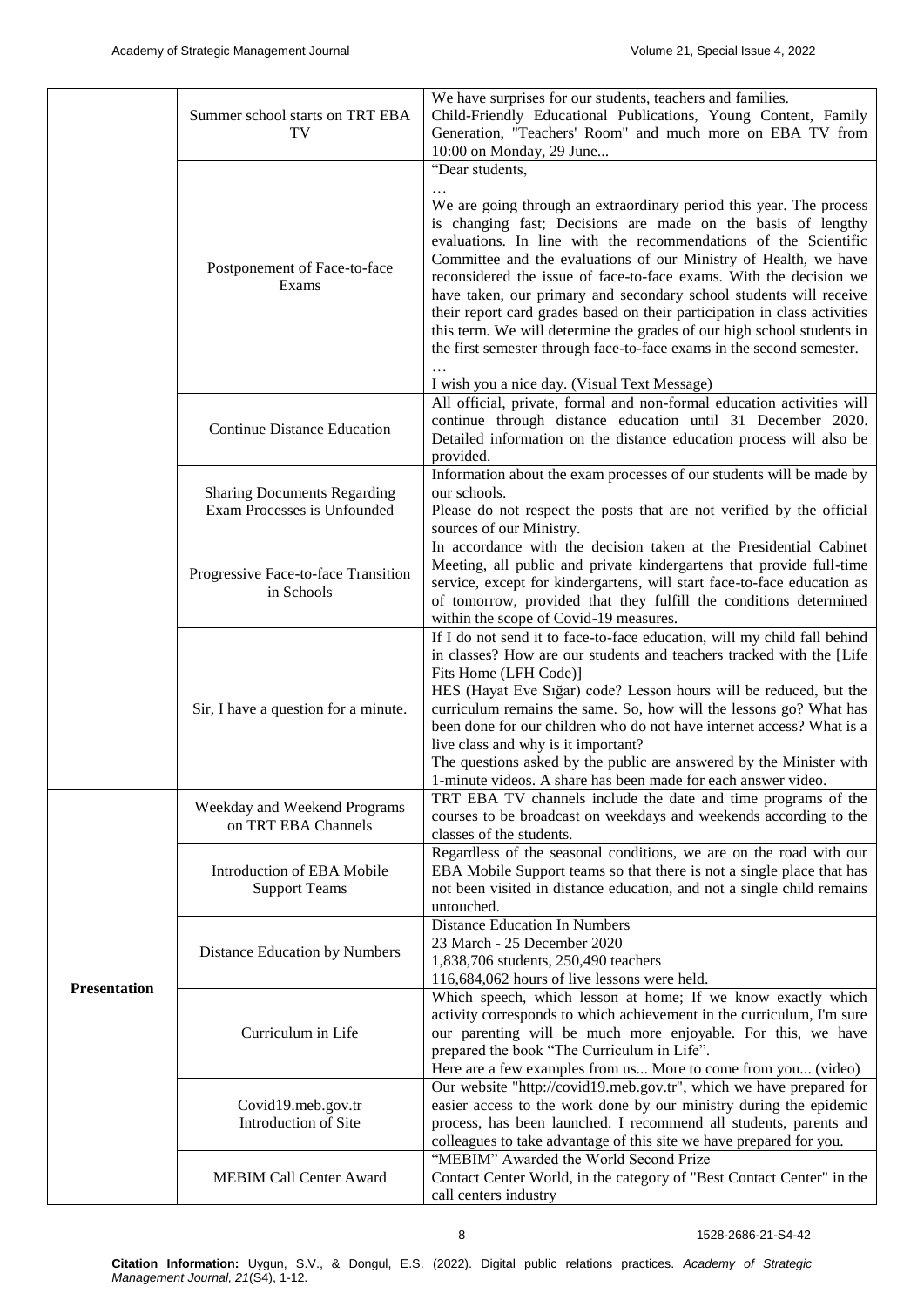|                                        | <b>Education Meetings</b>                                                                       | Awarded @mebimdestek with a silver medal.<br>An online educational conversation event held by Ziya Selçuk,<br>Minister of National Education, with teachers working in cities in<br>Turkey at regular intervals.                                                                                                                                                       |  |  |
|----------------------------------------|-------------------------------------------------------------------------------------------------|------------------------------------------------------------------------------------------------------------------------------------------------------------------------------------------------------------------------------------------------------------------------------------------------------------------------------------------------------------------------|--|--|
|                                        | Independence anthem                                                                             | Our children have been singing our National Anthem on EBA TV for<br>months, not in schools. However, we would be "one breath" every<br>Monday and Friday. Please, let's continue again, we have a flag<br>ceremony at 10:00 tomorrow at our schools. Would you join us from<br>your windows, from your homes? (Monday, January 11, 2021 at<br>10:00 am) #İstiklalMarşı |  |  |
|                                        | <b>Training Calendar</b>                                                                        | Our Education Calendar was very popular last year, and this year we<br>are together with you<br>Apple: https://apple.co/3n9M7Oh<br>Google: https://bit.ly/3rQIws3<br>You can download the free mobile application to your device,<br>You can follow their social media accounts at @egitimtakvimi1.<br>#egitimtakvimi2021                                              |  |  |
| Event<br><b>Management</b>             | Teachers' Day Activities                                                                        | Erener from Sertab Erener, who supported our Teachers' Day<br>celebrations on November 24, adapted and sang Ayten Alpman's song<br>"My Country" for our teachers.<br>["Bir Başkadır Benim Öğretmenim"]                                                                                                                                                                 |  |  |
|                                        | <b>Online Vocational Education</b><br>Program                                                   | Intertwined with Teachers' Week activities; We are starting our online<br>professional study program with interviews, concerts, documentaries,<br>street interviews, virtual museum tours and movies.<br>Let's meet at EBA at 10.10.                                                                                                                                   |  |  |
|                                        | Republic Day Flag Hanging Activity                                                              | Are our flags ready, my children? Since every house has become a<br>school, every room is a classroom So let a flag flutter in every<br>window, let the feast begin                                                                                                                                                                                                    |  |  |
|                                        | <b>Online Coterie Meeting</b>                                                                   | The Minister's online meetings, quoted as "We met with his<br>colleagues at the Turkey Branch" in each subject area.                                                                                                                                                                                                                                                   |  |  |
|                                        | Thanks to Students and Teachers,<br><b>Report Card to Parents</b>                               | Minister of National Education @ziyaselcuk thanked the students for<br>their interest in distance education and thanked the teachers with a<br>text message. The support of the parents was not forgotten, a report<br>card was organized for them as well.                                                                                                            |  |  |
|                                        | Murder of Aylin Sözer                                                                           | A young colleague, a valuable educator, Dr. I am saddened by the<br>news that #AylinSözer was brutally murdered. It is very painful to be<br>the victim of a murderer, to say the least. He curses; I wish patience<br>to his family and students. Sorry for your loss.                                                                                                |  |  |
|                                        | [Sağ-lık-çı-la-rı-mız-la-yız]<br>We are with our healthcare<br>professionals                    | Combine the word divided into syllables below with friendship. Sağ-<br>lık-çı-la-rı-mız-la-yız. [We are with our healthcare professionals]                                                                                                                                                                                                                             |  |  |
|                                        | [Irkçılığa Dur]<br>De-No To Racism                                                              | NO TO RACISM! #Respect [#IrkçılığaDurDe] @ibfk2014                                                                                                                                                                                                                                                                                                                     |  |  |
| <b>Social</b><br><b>Responsibility</b> | Antalya Earthquake                                                                              | Get well soon to everyone who felt the #Antalya earthquake.<br>As we shared with you this morning, we attach great importance to<br>laying the foundations in #earthquake awareness with "School-Based<br>Disaster Education".<br>With the sensitivity of my colleagues on this issue, we will take our<br>steps with confidence.                                      |  |  |
|                                        | Malatya Pütürge Earthquake                                                                      | I convey my best wishes to our citizens who felt the #earthquake<br>based in Malatya Pütürge. We made a preliminary assessment with<br>our education administrators, thankfully there is no problem.                                                                                                                                                                   |  |  |
|                                        | #eğitimdehepbirlikte [#together in<br>education]<br>Sharing with content that supports<br>users | The best gift we can give each other these days; A little more<br>understanding, a little more patience and a little more respect<br>We needed these three very much in this challenging year, we need<br>them for a while.                                                                                                                                            |  |  |
|                                        | Izmir Earthquake                                                                                | There is something we can all do for #İzmir. Especially for our<br>children. They were afraid, worried; Psychosocial support is very<br>important so that this fear does not affect their future lives Our<br>teams are ready, we are on the field with our experts to provide<br>psychosocial support to our children.                                                |  |  |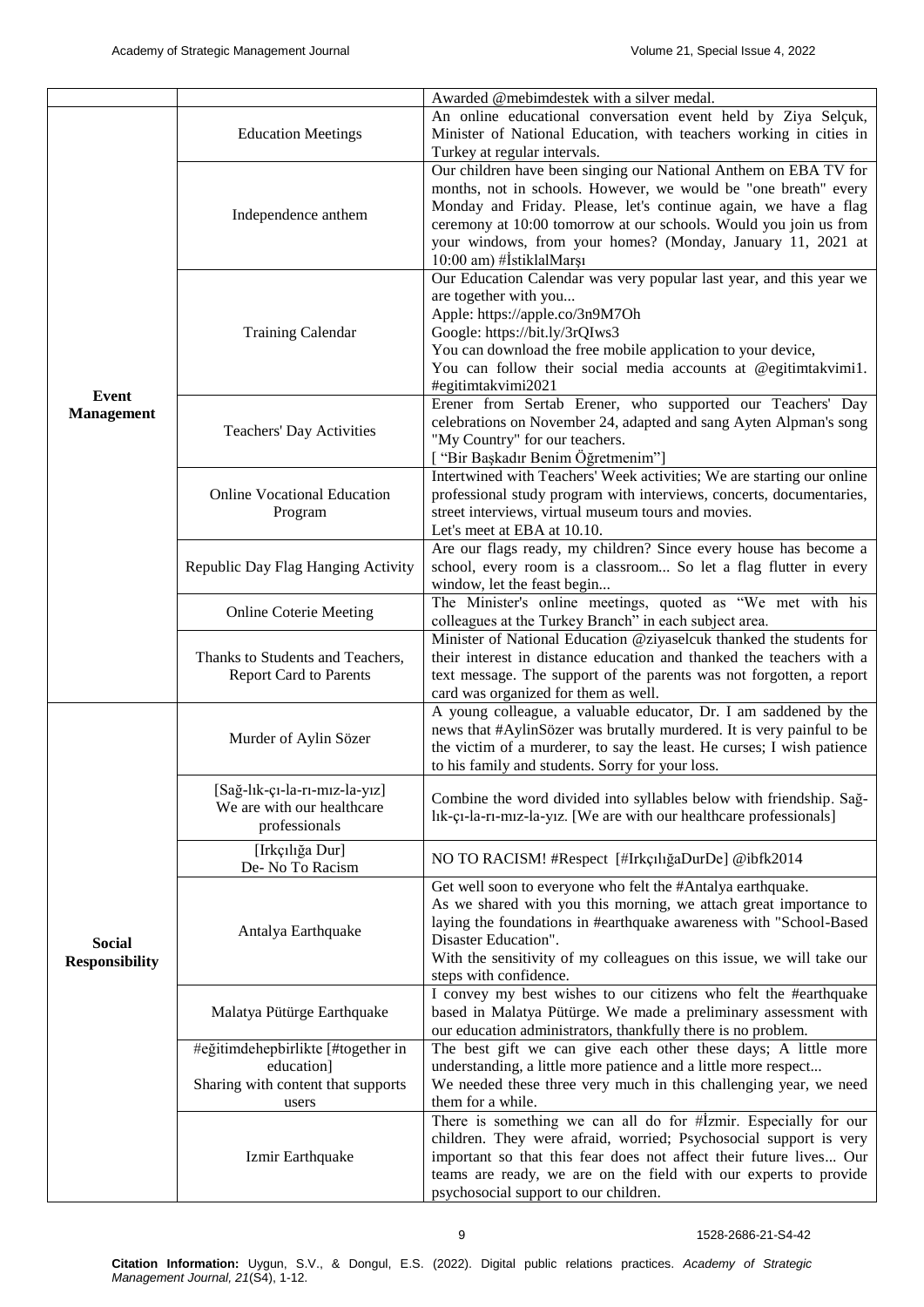| Azerbaycan-Ermenistan | We condemn Armenia, which once again violates the ceasefire and<br>commits crimes against humanity and war by targeting the civilian<br>population.<br>I wish God's mercy to the souls who were martyred in the attacks in<br>brotherly Azerbaijan, and I wish healing to the wounded.<br>Sorry for your loss.<br>Turkey Flag Azerbaijan Flag |
|-----------------------|-----------------------------------------------------------------------------------------------------------------------------------------------------------------------------------------------------------------------------------------------------------------------------------------------------------------------------------------------|
|-----------------------|-----------------------------------------------------------------------------------------------------------------------------------------------------------------------------------------------------------------------------------------------------------------------------------------------------------------------------------------------|

The table 3 consists, contents of the posts and messages made simultaneously on social media accounts by the Ministry were examined and classified according to the purposes of informing, promoting, event management and social responsibility of public relations. While making this classification, weekly or periodically repeated sharing topics are included. In addition, while determining the public relations practices, the fact that it was started in the digital environment and that it continues to be managed in the digital environment was taken into consideration.

| Table 4                    |                                                                              |                |               |        |                                               |               |       |                |               |
|----------------------------|------------------------------------------------------------------------------|----------------|---------------|--------|-----------------------------------------------|---------------|-------|----------------|---------------|
|                            | <b>SHARING INFORMATION WITH THE MOST ENGAGEMENT IN SOCIAL MEDIA ACCOUNTS</b> |                |               |        |                                               |               |       |                |               |
|                            |                                                                              |                |               |        | <b>Social Media Accounts/Interaction Type</b> |               |       |                |               |
|                            |                                                                              | <b>Twitter</b> |               |        | Facebook                                      |               |       | Instagram      |               |
| <b>Sharing Information</b> | Like                                                                         | <b>Comment</b> | <b>Reweet</b> | Like   | <b>Comment</b>                                | <b>Reweet</b> | Like  | <b>Comment</b> | <b>Reweet</b> |
| <b>Independence Anthem</b> | 25.200                                                                       | 1.100          | 3.500         | 10.500 | 450                                           | 1000          | 14200 | 350            |               |
| Sir, I have a question     | 16.611                                                                       | 1.991          | 2.859         | 2500   | 164                                           | 250           | 12500 | 900            |               |
| for a minute.              |                                                                              |                |               |        |                                               |               |       |                |               |
| We are with our            |                                                                              |                |               |        |                                               |               |       |                |               |
| healthcare professionals   | 11.600                                                                       | 1.500          | 2.800         | 1338   | 378                                           | 127           | 8450  | 5249           |               |
| [Sağ-lık-çı-la-rı-mız-la-  |                                                                              |                |               |        |                                               |               |       |                |               |
| <i>vizl</i>                |                                                                              |                |               |        |                                               |               |       |                |               |
| <b>Curriculum in Life</b>  | 6.700                                                                        | 949            | 872           | 792    | 163                                           | 76            | 3954  | 1408           |               |

It has been determined that the Ministry provides the most interaction with the sharing of the National Anthem. In this sense, it is seen that public relations positively evaluates the event management as it includes the participation of users. Table 4.

| Table 5<br><b>CLASSIFICATION OF MESSAGE CONTENTS IN SHARES ACCORDING TO THE TYPE OF</b><br><b>COMMUNICATION USED</b> |                                                                                                                                                                                    |                                                                                                              |  |  |  |
|----------------------------------------------------------------------------------------------------------------------|------------------------------------------------------------------------------------------------------------------------------------------------------------------------------------|--------------------------------------------------------------------------------------------------------------|--|--|--|
|                                                                                                                      |                                                                                                                                                                                    | <b>Communication Types</b>                                                                                   |  |  |  |
| <b>Sharing Information</b>                                                                                           | <b>Two Way Communication</b>                                                                                                                                                       | <b>One Way Communication</b>                                                                                 |  |  |  |
| <b>Independence Anthem</b>                                                                                           | "Will you join us from your windows, your<br>houses?" participation was expected and it<br>was observed that users participated in the<br>event by sharing photos and videos.      |                                                                                                              |  |  |  |
| Sir, I have a question for a<br>minute.                                                                              |                                                                                                                                                                                    | Explanations on the subjects<br>selected by the Ministry are<br>included.<br>Participation was not expected. |  |  |  |
| We are with our healthcare<br>professionals<br>[Sağ-lık-çı-la-rı-mız-la-yız]                                         | Users were expected to participate in the<br>support provided for healthcare personnel.<br>Users participated in the topic with their<br>shares.                                   |                                                                                                              |  |  |  |
| <b>Curriculum in Life</b>                                                                                            | Participation was expected with the<br>statement "Here are a few examples from<br>us More to come from you" and users<br>published their examples with photo and<br>video sharing. |                                                                                                              |  |  |  |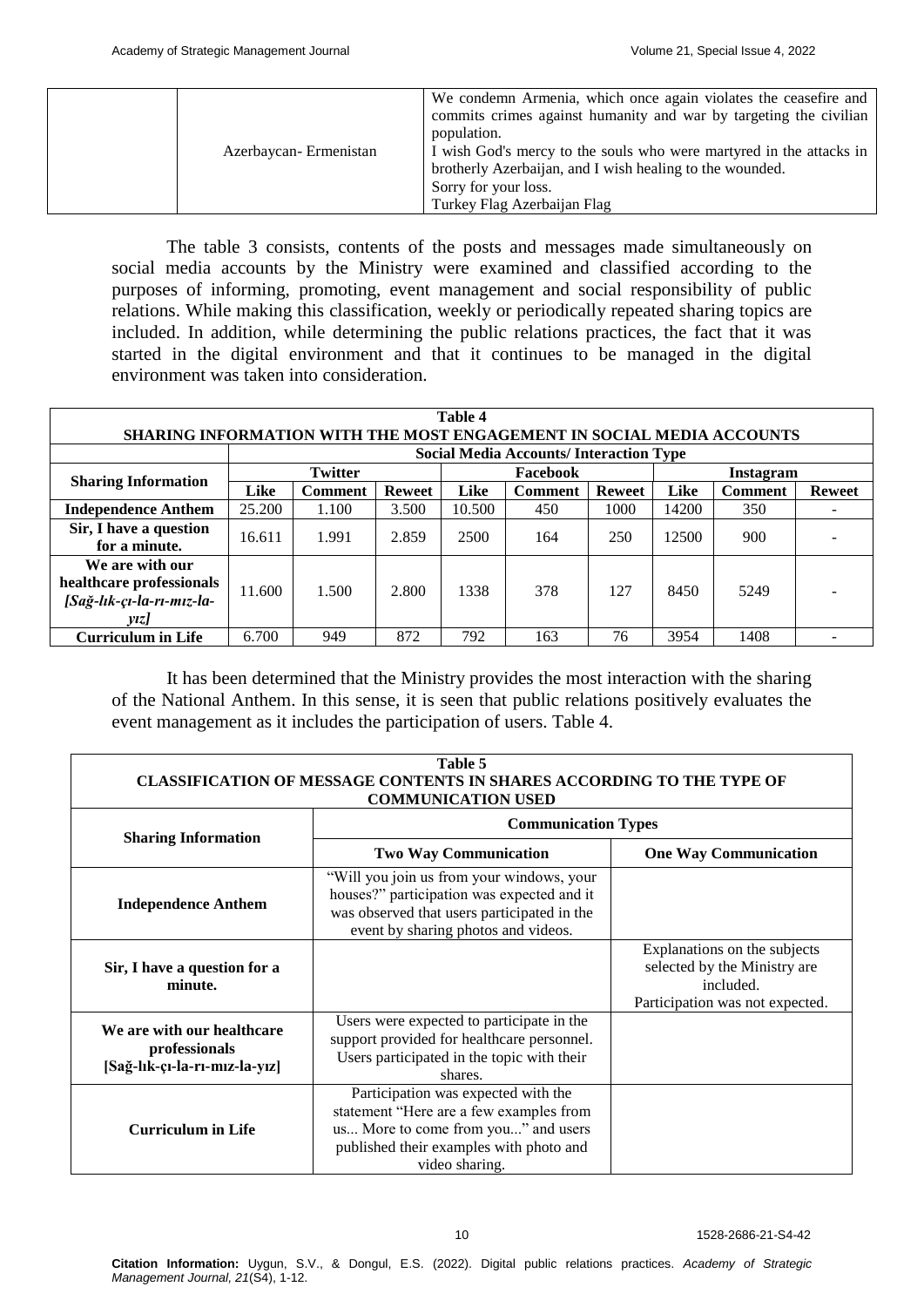By classifying the messages of the Ministry according to the type of communication used, it has been observed that besides using the one-way communication model that only transmits information, it uses the two-way communication model, which is an effective tool of public relations. Table 5.

| Table 6<br><b>CLASSIFICATION OF POSTS ACCORDING TO THE ELEMENTS USED IN MESSAGE</b><br><b>CONTENTS</b> |                                                                                                                                 |                                                                                                                                                                |                                                                        |  |  |
|--------------------------------------------------------------------------------------------------------|---------------------------------------------------------------------------------------------------------------------------------|----------------------------------------------------------------------------------------------------------------------------------------------------------------|------------------------------------------------------------------------|--|--|
| <b>Sharing</b>                                                                                         |                                                                                                                                 | <b>Items Used</b>                                                                                                                                              |                                                                        |  |  |
| <b>Information</b>                                                                                     | Photograph                                                                                                                      | <b>Video</b>                                                                                                                                                   | <b>Linked Tag/hashtag</b>                                              |  |  |
| Independence<br>Anthem                                                                                 |                                                                                                                                 |                                                                                                                                                                | #İstiklalMArşı#<br>[#IndependenceAnthem]                               |  |  |
| Sir, I have a<br>question for a<br>minute.                                                             |                                                                                                                                 | Duration: 1 Minute<br>Video containing the<br>answers given by the<br><b>Minister of National</b><br>Education Selçuk to the<br>questions about the<br>sharing | #uzaktanegitimleokuldayım<br>[#I'm at school with remote<br>education] |  |  |
| We are with our<br>healthcare<br>professionals<br>[Sağ-lık-çı-la-rı-<br>$miz$ -la-yız $\vert$          | A visual photograph with<br>the content of the message<br>written in chalk on the<br>classroom board and the<br>corporate logo. |                                                                                                                                                                | #we are with our healthcare<br>professionals                           |  |  |
| <b>Curriculum in Life</b>                                                                              |                                                                                                                                 | Duration: 37 Seconds<br>Viewed: The video where<br>197,600 students give<br>examples of their lessons in<br>real life.                                         | #curriculum in life                                                    |  |  |

In table 6 it is seen that the Ministry enriches its messages with photos and videos in its posts and aims to reach large masses by increasing interaction by giving related tags.

### **RESULTS AND CONCLUSION**

Social media accounts of the Ministry of National Education were examined in order to examine the corporate reputation effect of digital public relations practices, the new application area of public relations. As a result of the examinations, it was observed that the Ministry uses the social media channel intensively. It has been seen that event management and information messages are mostly used in the classification of public relations according to their purposes. It is seen that the impressions in the public are tried to be measured by giving weight to the two-way communication model of public relations. In addition, elements containing corporate identity were included in most of their messages on social media accounts and were supported with photographs and videos. It has been observed that all these digital public relations practices provide positive feedback on the institutional reputation of the Ministry of National Education, which is a public institution.

#### **REFERENCES**

Akdag, M. (2010). *Orgütsel Açıdan İnsan Kaynakları ve Halkla İlişkiler* (Literatürk Yayınları 2.Baskı, Konya) *[Organizational Human Resources and Public Relations (Literatürk Publications 2nd Edition, Konya].* Aydın A. (2015). Kurumsal İtibar Açısından Sosyal Medyaya İlişkin Bir Değerlendirme. *Karadeniz Teknik* 

*Üniversitesi İletişim Araştırmaları Dergisi, 5*(1),78-92. *[ An Evaluation of Social Media in terms of Corporate Reputation. Karadeniz Technical University Journal of Communication Studies, 5(1),78-92].*

Goztas, A. (2013). *Halkla İlişkiler* (s.158-190) (Anadolu Üniversitesi Açıköğretim Yayınları, Eskişehir). [Public Relations (158-190) (Anadolu University Open Education Press, Eskişehir].